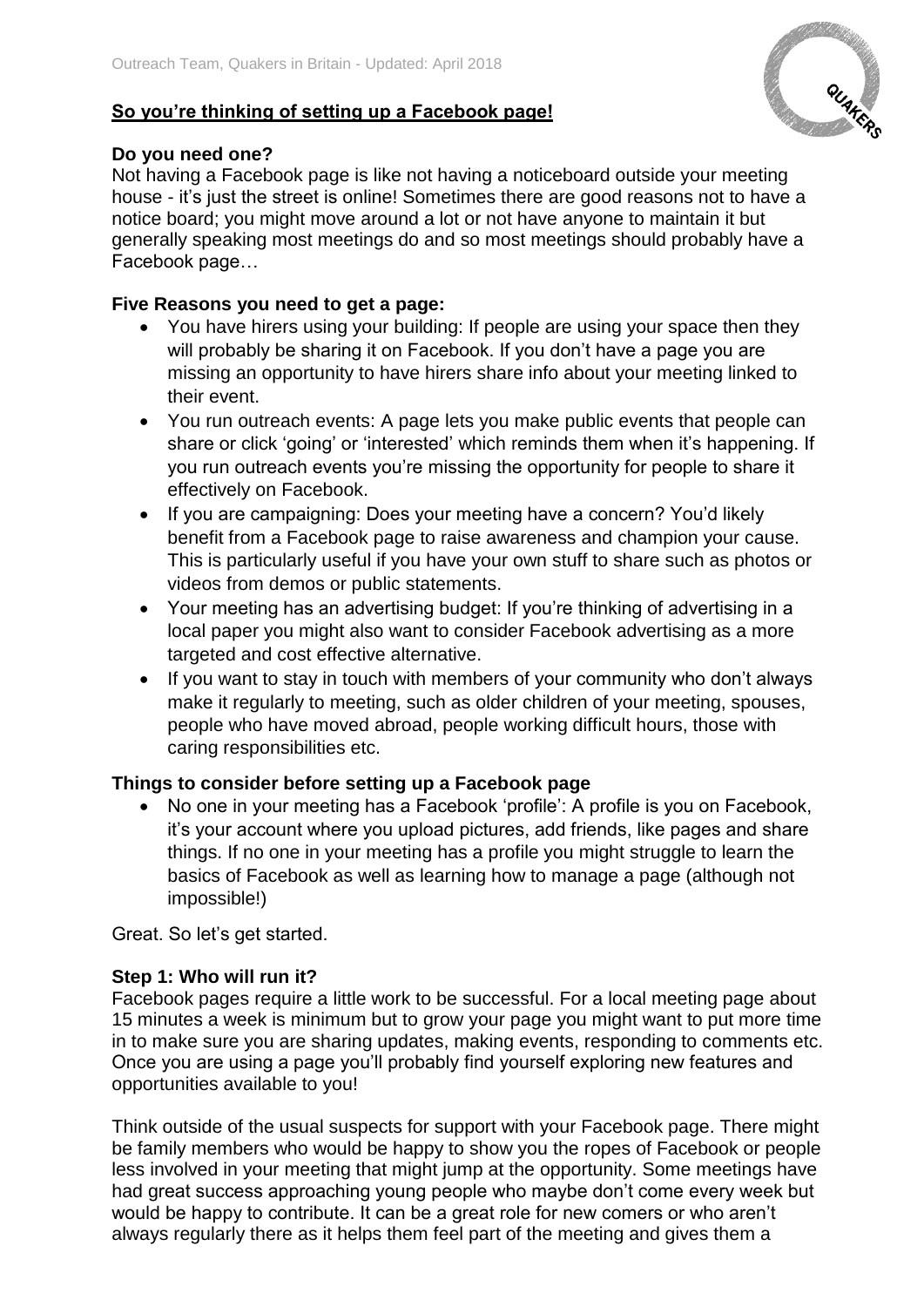reason to stay connected – these are also the type of people your page can reach and keep in touch with so the door feels always open to them.

What works well for some meetings is a team of people who can share managing the page; feeding in ideas and responding to comments. Facebook allows multiple people to do this and you can either divide and manage the page via rota or have a something like an email or Whatsapp group to coordinate.

#### **Step 2: Who is it for?**

Think carefully about who your page is for, it can be for multiple different groups but at its core Facebook is about connecting with people so start from who you want to reach and then work backwards.

If you are trying to reach the wider community you might share lots of local news. If you are wanting to build a community around all your hirers you could share posts and updates from them. If it's about outreach make sure every post is understandable to someone who knows nothing about Quakers (this is good practise anyway). If you want to keep visitors and Friends in your meeting informed of goings on you might focus on updates from each meeting or event. If you want to champion a cause or issue think about what groups you want to reach.

#### **Step 3: What to call your page?**

Think about what you are known for. If your page is for your meeting house (for above mentioned reasons about hirers and events etc.) then perhaps name it after the meeting house. People often know about the building and would be happy to follow a page about what happens in the building while being a little put off by the abstract of 'town Quakers' if they aren't sure what these strange Quaker folks are. Don't use religious Society of Friends unless you're really sure that local people will know you by that name. Most people know vaguely what a Quaker is or at least they can look it up. Religious Society of Friends is off putting. Don't worry about dropping 'religious' in the name that will be covered by the category. Categories you can pick from include 'religious organization' or 'religious building'. Other options good options include 'charity' and 'community'.

Are you about to call your page 'North West Atlantic Area Meeting' - stop right now! Unless you are explicitly trying to reach just Quakers don't call your page Area Meeting. No one outside Quakers circles will know about the boundaries of Area Meetings. They do however recognise the idea of 'Quakers in London', 'York Quakers' etc. It might make sense for Local Meetings to group together to run Facebook pages but not under the name 'area meeting'.

Ultimately your name has to be clear to your audience. Let the function and audience of the page determine it! What will people get and what will they search for! Oh and don't use acronyms ever (unless you also write them out in the name).

## **Step 4: What will you 'post' on there?**

Once you've thought through audience and name you might come up with some ideas of what to post. Generally speaking you want to post regularly in a way that resonates with your audience. Think about tone – informal and personable is best.

Here are some ideas of things to put on your page:

- Photos from meeting for worship or outside the meeting house each Sunday with a short reflection on what happened
- Make events on your page for any events or open days your meeting is running and share updates on planning for them and why everyone should go